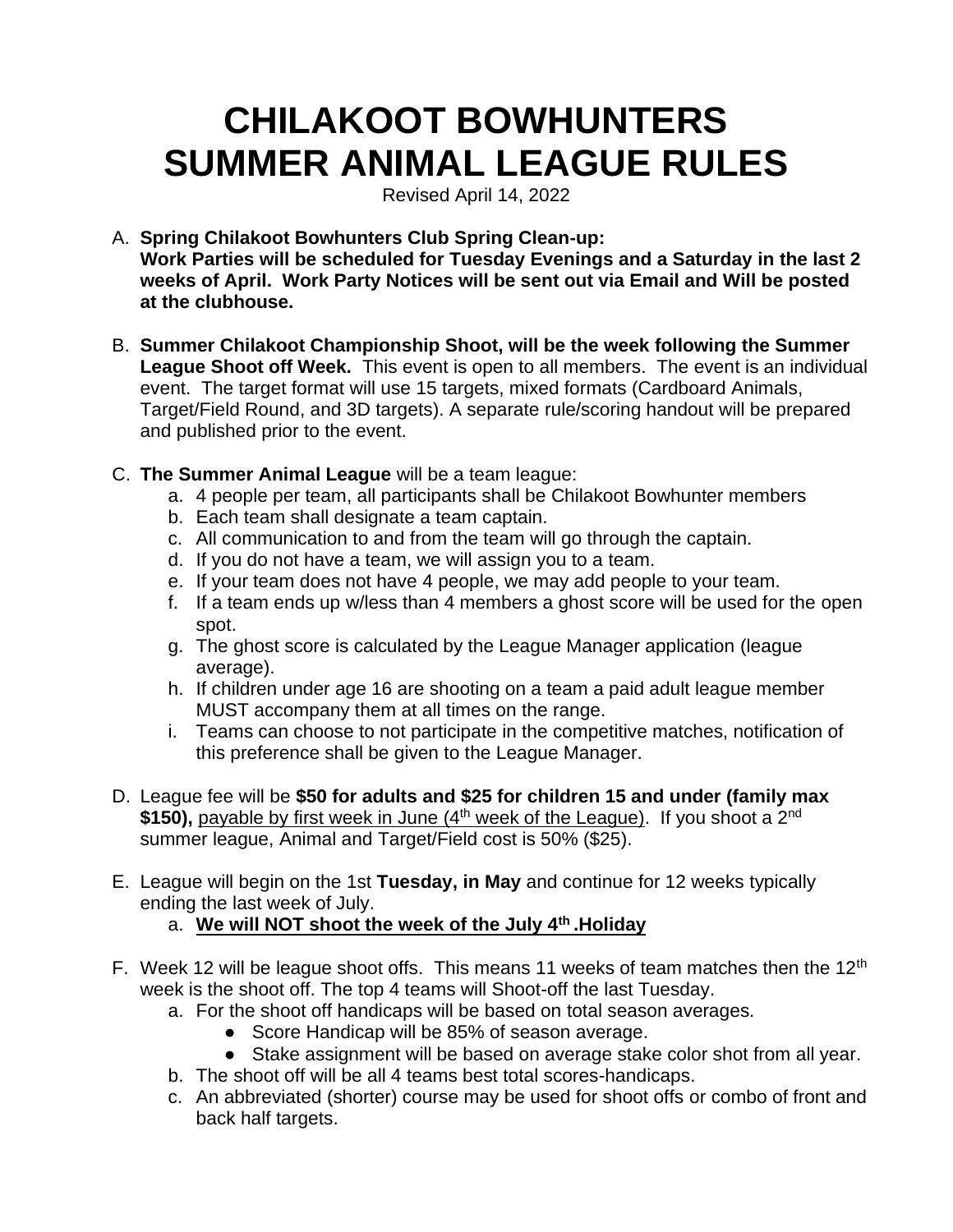d. If a team member cannot attend the night of the shoot-off an absent score using the same penalty assessed during the league will be used.

#### e. **The Shoot-off night will also be the league potluck dinner evening.**

- G. Team rosters and matches will be published the  $3<sup>rd</sup>$  week when all teams have been established and scores can be entered.
	- a. For the first 2 weeks the stakes will be set in 2 distances (green, yellow) for traditional, women and lower scoring shooters and (blue and orange) for most compound shooters at a greater distance. The white stake is for younger/cub shooters. It needs to be setup closer than the green stake.
	- b. 15 targets will be used for each side.

#### H. **LEAGUE PARTICIPATION REQUIREMENTS-EACH TEAM SHALL:**

#### a. **Set-up the course a minimum of 1 time during the season.**

- We will assign setup weeks by random drawing. It will be up to teams to trade weeks if they cannot perform the setup on the assigned week. Some weeks may have multiple teams assigned.
- The setup will be used also by the Youth/Family League.
- b. **Maintain a target and it's shooting lanes** on the front and back Animal League courses (yes that means possibly 2 targets) during the season on the posted Target adoption list.
	- We will also draw teams and assign target for maintenance. If we have more than 30 teams, targets on the 900 range, practice range and Field course will be included.
	- Work hours spent on range maintenance does count for your club work hour requirement.

## **I. OPTICS**

## **a. Binoculars and rangefinders are allowed.**

J. A schedule will be posted in the club house that designates what course (front or back) will be shot each week. **Only one half of the Animal League course (Front or Back) will be open for shooting each week** to allow the Field Round Range to be open for use on the other half. Signage will be posted at the start of each half to help ID which course is available to shoot.

## **SAFETY FIRST.**

- K. Any protests related to scoring or other issues shall be first discussed with the league manager. If the protestor is not satisfied with outcome of the discussion with the league manager a written version of the complaint can be filed in writing to a board member within a week of the incident. The board member will contact the President and Board of Directors for resolution of the issue if needed.
- L. Equipment Failure if you experience equipment failure your score must still be turned in by noon Sunday. You must restart shooting after the last target scored.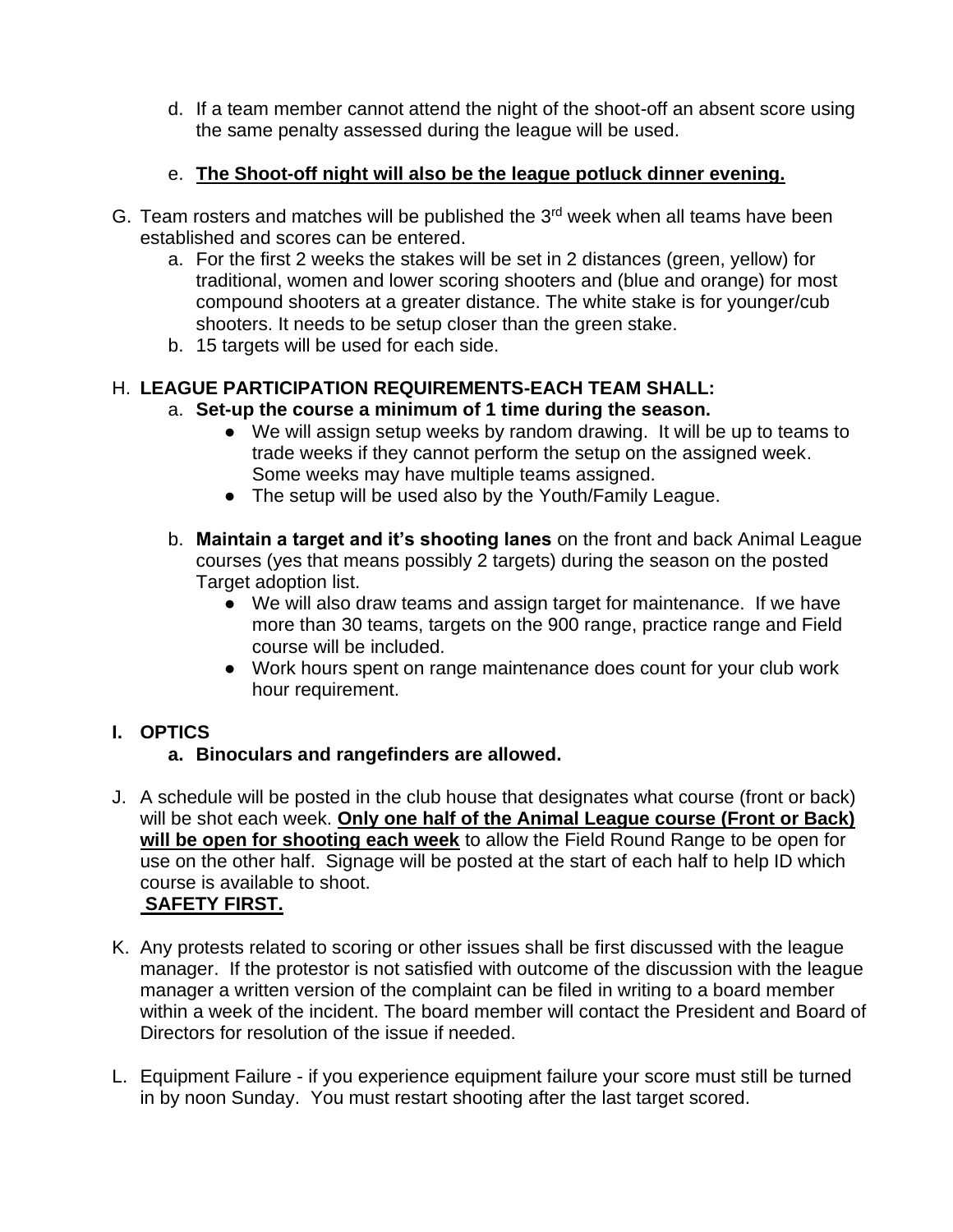# M. Scoring:

- a. 2 arrows will be shot at each target, 15 targets per week (30 shots)
	- Heart/10 ring 10 points;
	- Lungs/vital 8 points;
	- Body/cardboard 5 points;
	- $\bullet$  Miss the animal  $-0$  points
- b. Arrow touching a scoring line scores the higher points.
- c. Absent Scoring: If you are unable to shoot a score your 3 week average less 15 points absent penalty (5 points per 5 target game)
- d. Standings Win/Loss/Tie record
	- Match points are based on a total of 4 points each week
		- $\geq 1$  point per each 5 target game (3 points total)
		- $\geq 1$  point for high total team score
		- $\geq$  1/<sub>2</sub> point for ties
- e. Scores for the current week must be shot between Tuesday starting at noon and the following Sunday by noon.
- f. **All scores cards must be placed in Summer League scope box that will be in the clubhouse by Sunday 12:00 noon**.
	- Team Name, Shooter: Game 1, Game 2, Game 3, and Total score

# Handicap System

- g. This league is uses 2 handicap elements. The stake you shoot from (green, yellow, orange, blue) and a score HC that is 85% of your last 3 score average (300 possible - minus your actual score  $268 = 32 \times 85\% = HC$  of  $27.2$ ).
- h. You must shoot from your assigned stake color.
- i. The first 2 weeks everyone will shoot from one of 2 stake locations.
- j. Stake color will be assigned based on your last 3 score average
	- **Green lowest scores: 10% of all shooters**
	- **Yellow lower scores: 20% of all shooters**
		-
	- **Orange medium scores: 50% of all shooters**
	- **Blue, high scores: 20% of all shooters**

## N. Course Setup

- a. A course set-up signup sheet will be posted, verify what week your team has been assigned. If needed to acc0nmidate calendar conflicts it is up to the team members to trade weeks as needed.
- b. Setting up the league course is considered part of league participation and does not count as club work hours.
- c. If a team misses setting up the course in their assigned week they will receive Absent scores for the following week (15 point penalty off 3 game average)